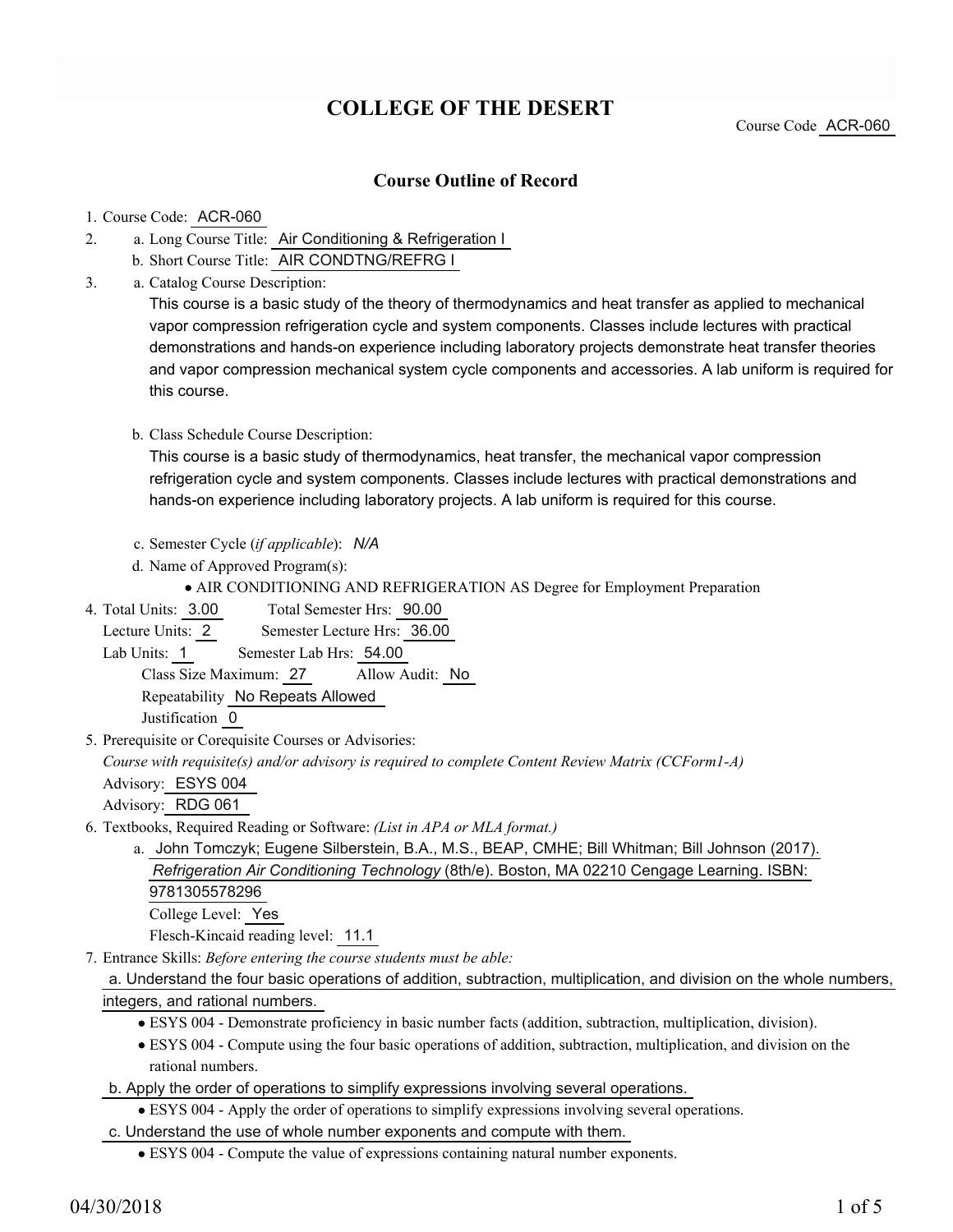## ACR 060-Air Conditioning & Refrigeration I

d. Understand the use of rounding and estimation and use these skills to solve problems.

- ESYS 004 Employ decimal notation and place value to compare, order, and round numbers.
- ESYS 004 Use rounding and estimation skills to solve problems.
- e. Understand the concept of a fraction as a part of a whole.

ESYS 004 - Comprehend the concept of a fraction as a part of a whole.

f. Understand the concept of a ratio and use ratios to solve proportion problems.

ESYS 004 - Use the concept of ratio to determine the solution to a proportion problem.

g. Understand percent and convert between percents, decimals, and fractions.

ESYS 004 - Apply methods of conversion between percentages, decimals, and fractions.

h. Recognize and convert between units of measurements in both the American and metric systems, especially units of length, volume and weight.

ESYS 004 - Convert units within the US and metric systems and between the US and metric system units using unit fractions.

#### i. Understand and use basic concepts and formulas from geometry, including perimeter, area and volume.

- ESYS 004 Apply the order of operations to simplify expressions involving several operations.
- ESYS 004 Apply the basic operations to solve application problems.
- ESYS 004 Determine the solution to equations involving percentages by deductive reasoning.
- ESYS 004 Use unit measure appropriately in applications.

#### j. Use various reading strategies to prepare, read and comprehend expository text

• RDG 061 - Use SQ3R &/or SOAR along with outlining, note-taking, mapping summarizing and other strategies to prepare, read, & comprehend expository text.

## k. Read a variety of texts fluently

• RDG 061 - Read a variety of texts fluently.

#### l.

Write organized summaries & reactions that capture main idea and supporting details

RDG 061 - Write organized summaries & reactions that capture main idea and supporting details.

### m.

## Understand multiple word meanings, uses & synonyms

RDG 061 - Understand multiple word meanings, uses & synonyms

#### 8. Course Content and Scope:

Lecture:

- 1. History, overview of refrigeration and air conditioning industry, career opportunities, and field entry level requirements.
- 2. Heat, heat transfer and measurement of heat.
- 3. Pressure, pressure systems and measurement.
- 4. Pressure/temperature relationship of refrigerants.
- 5. Mechanical refrigeration cycle
	- 1. Operation, refrigerant state changes, heat flow, pressure division and refrigerant flow.
	- 2. Components including compressors, evaporators, condensers, metering devices and refrigerants.
	- 3. Accessory devices and components.
- 6. Types of air conditioning systems.
- 7. Refrigerant systems.
- 8. Service procedures and safe use of tools and instruments.
- i. Leak testing, evacuation and charging.
- ii. Pressure estimating and performance testing.
- 1. Silver brazing techniques for copper steel, and brass refrigerant lines and fittings.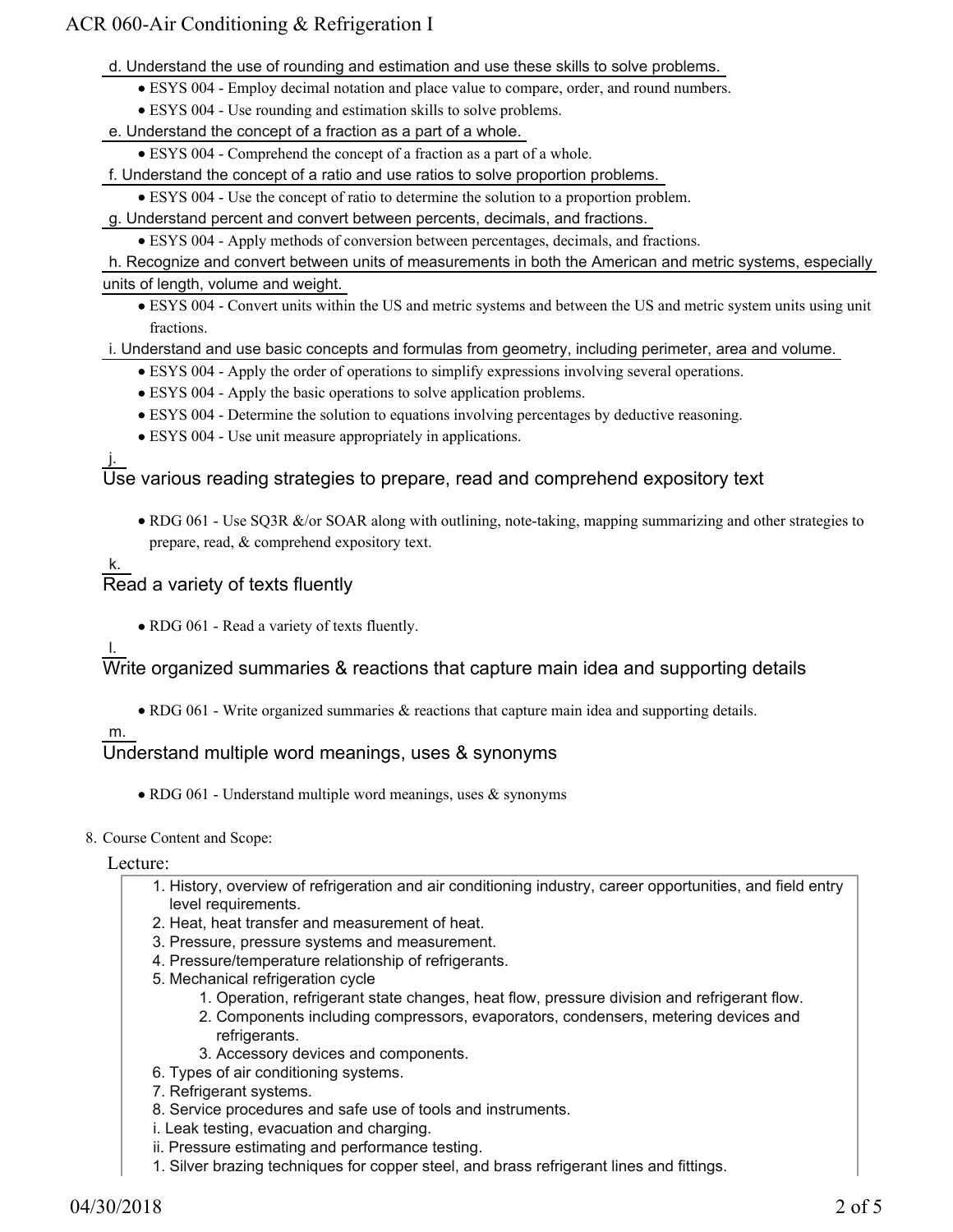Lab: *(if the "Lab Hours" is greater than zero this is required)*

- a. Identification of copper tube and fittings by size and application.
- b. Safe use of acetylene-air and oxyacetylene brazing torches.
- c. Brazing copper tubing and fittings.
- d. Swaging and flaring copper tubing.
- e. Safe use of refrigerant gauges, manifold, hoses and low-loss fittings.
- f. Use of thermometers.
- g. Leak testing, evacuation and charging.
- 9. Course Student Learning Outcomes:
	- 1. Discuss safe and efficient operation of residential air conditioning and light commercial refrigeration systems.
	- 2. Analyze critical information and make suggestions for improved operation.
	- 3. Use industry hand tools to perform repairs for service and installation
- 10. Course Objectives: Upon completion of this course, students will be able to:

a. Apply and define the industry vocabulary appropriate to understand and describe any mechanical vapor compression refrigeration system and its operating characteristics to support field service operations.

b. Explain the operation of the mechanical refrigeration cycle.

c. Identify and explain the operation, purpose and construction of the major components found in the mechanical refrigeration cycle.

d. Use tools, equipment and materials to perform silver brazing operations on copper, steel and brass refrigeration lines and fittings.

e. Describe the significance of a Saturated, superheated and subcooled refrigerant as applied to an operating refrigeration system for the analysis of system performance.

f. Sketch a refrigeration schematic of an operating single stage refrigeration system and identify all system components, describe and distinguish the refrigerant flow and characteristics in each part of the cycle.

- 11. Methods of Instruction: *(Integration: Elements should validate parallel course outline elements)* 
	- a. Activity
	- b. Collaborative/Team
	- c. Demonstration, Repetition/Practice
	- d. Discussion
	- e. Laboratory
	- f. Lecture
	- g. Observation
	- h. Participation
	- i. Technology-based instruction

Other Methods:

Videos/slides/CD presentation

12. Assignments: (List samples of specific activities/assignments students are expected to complete both in and outside of class.) In Class Hours: 90.00

Outside Class Hours: 72.00

- a. In-class Assignments
	- 1. Nate core preparation through Utility sponsored website. Student will test for core credential.
	- 2. Student skills inventory to promote critical thinking.
	- 3. Complete laboratory assignments.
	- 4. Delmar Online Training Simulation
	- 5. NATE online preparation for core and or specialty certificate
	- 6. Mind Tap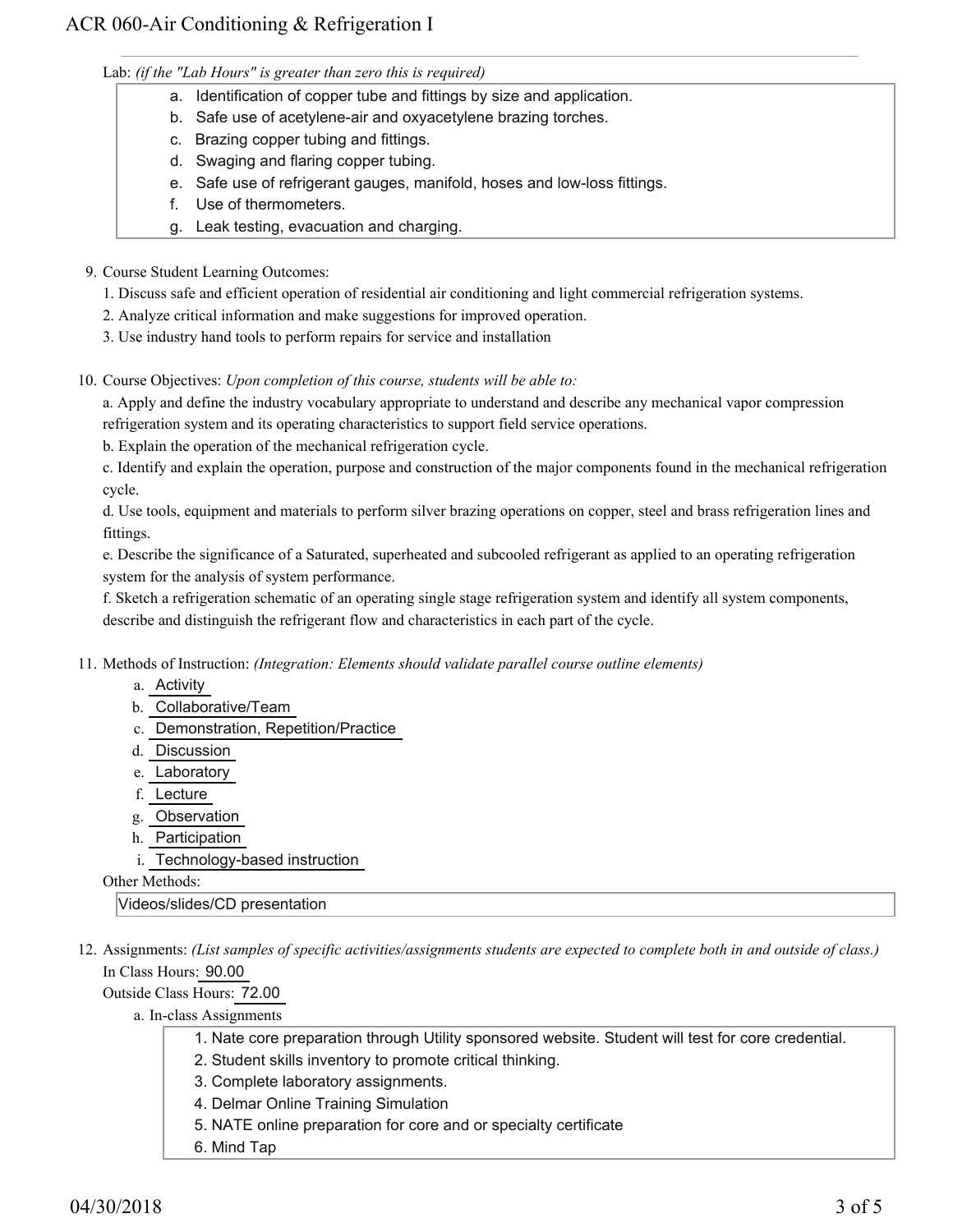## ACR 060-Air Conditioning & Refrigeration I

#### b. Out-of-class Assignments

- 1. Reading assignments.
- 2. Assign problems and questions appearing in the textbooks.
- 3. Notebooks
- 4. Delmar Online Training Simulation
- 5. NATE online preparation for core and or specialty certificate
- 6. Mind Tap

13. Methods of Evaluating Student Progress: The student will demonstrate proficiency by:

- Written homework
- Laboratory projects
- Field/physical activity observations
- Group activity participation/observation
- True/false/multiple choice examinations
- Mid-term and final evaluations
- Student participation/contribution

#### 14. Methods of Evaluating: Additional Assessment Information:

Skill demonstration lab work

15. Need/Purpose/Rationale -- All courses must meet one or more CCC missions.

PO - Career and Technical Education

Fulfill the requirements for an entry- level position in their field.

Apply critical thinking skills to execute daily duties in their area of employment.

Apply critical thinking skills to research, evaluate, analyze, and synthesize information.

Display the skills and aptitude necessary to pass certification exams in their field.

Exhibit effective written, oral communication and interpersonal skills.

IO - Critical Thinking and Communication

Apply principles of logic to problem solve and reason with a fair and open mind.

 Summarize, analyze, and interpret oral and written texts, with the ability to identify assumptions and differentiate fact from opinion.

#### 16. Comparable Transfer Course

|                                                             | <b>University System</b>                            | Campus | <b>Course Number</b> | <b>Course Title</b> | <b>Catalog Year</b> |  |
|-------------------------------------------------------------|-----------------------------------------------------|--------|----------------------|---------------------|---------------------|--|
| 7. Special Materials and/or Equipment Required of Students: |                                                     |        |                      |                     |                     |  |
|                                                             | 1. Loose leaf notebook                              |        |                      |                     |                     |  |
|                                                             | 2. Pocket calculator                                |        |                      |                     |                     |  |
|                                                             | 3. Temperature/Pressure Chart                       |        |                      |                     |                     |  |
|                                                             | 4. Superheat/Subcooling Calculator, Carrier GT24-01 |        |                      |                     |                     |  |
|                                                             | 5. Safety Glasses                                   |        |                      |                     |                     |  |
|                                                             | 6. Ear Plugs                                        |        |                      |                     |                     |  |

7. Work Gloves

Required Material? 18. Materials Fees:

17.